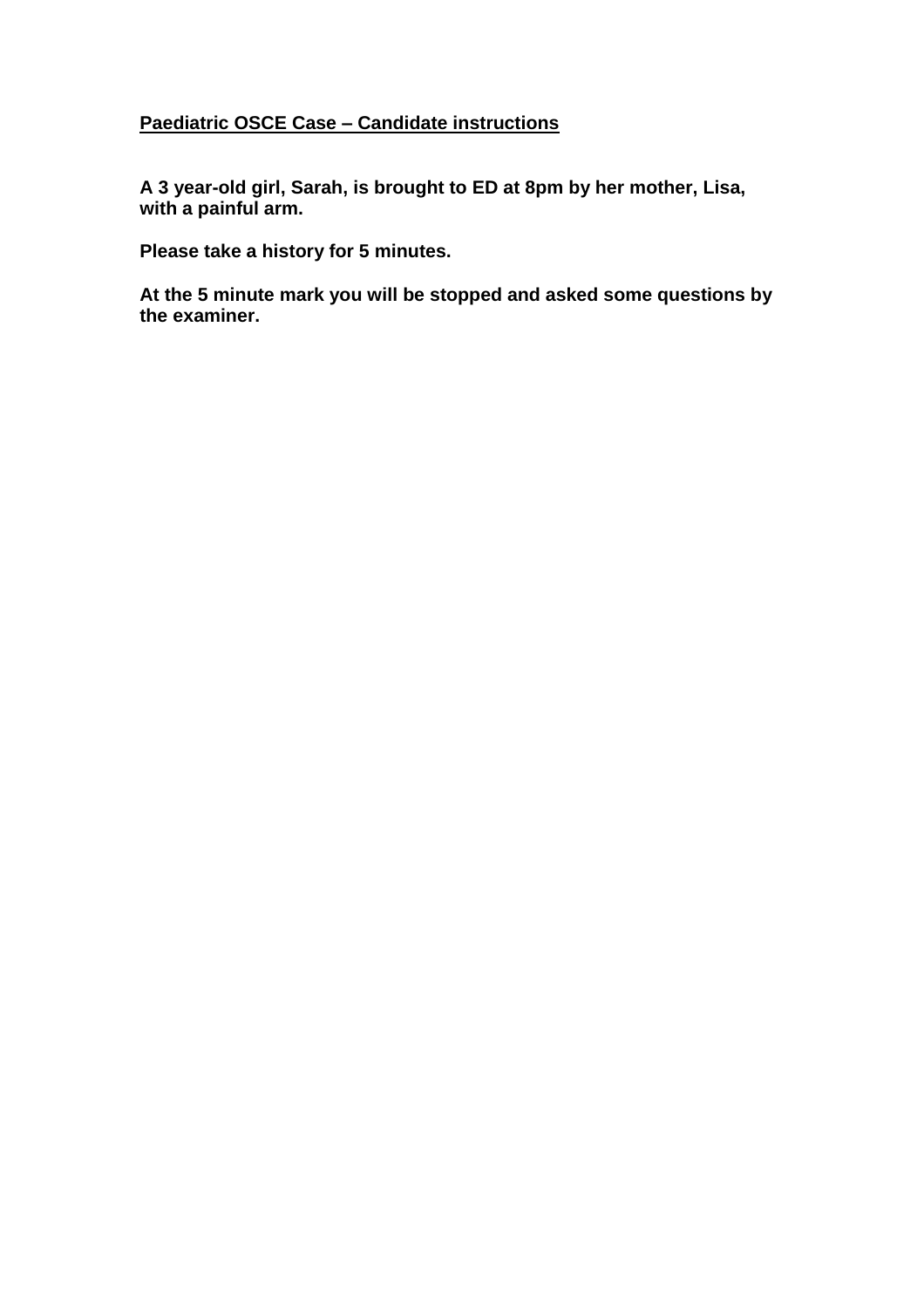## **Paediatric OSCE Case – Patient/actor instructions**

Sarah, 3y/o, is brought to ED at 8pm by her mother, Lisa, with a painful arm.

| <b>NAO</b>        | Name - Sarah<br>$Age - 3 years$<br>$O$ – non-existent                                                                                                                                                                                                                                                                                                                                                                            |  |
|-------------------|----------------------------------------------------------------------------------------------------------------------------------------------------------------------------------------------------------------------------------------------------------------------------------------------------------------------------------------------------------------------------------------------------------------------------------|--|
| <b>HOPC</b>       | Opening statement "Sarah fell off her bike"<br>Follow-up: "She hurt her right arm when she fell"<br>Where: Outside in the street<br>When: 4pm (4 hours ago)<br>Why did you wait 4 hours to come?<br>o Not sure, Sarah seemed ok to begin with<br>How does it look?<br>$\circ$ Very bruised, swollen<br>Did anyone witness the fall?<br>$\circ$ No<br>How is Sarah doing now?<br>$\circ$ Very quiet<br>Not complaining<br>$\circ$ |  |
| <b>Systems</b>    | Cough two weeks ago, ok now<br>Nil to all other questions (e.g. no easy bruising)                                                                                                                                                                                                                                                                                                                                                |  |
| Past Hx           | Yes, 1 month ago had an accident (fall down stairs). Bruised,<br>swollen leg, healed now. Previously well.<br>No previous surgery                                                                                                                                                                                                                                                                                                |  |
| <b>Medical Hx</b> | Nil medical conditions, nil medications<br>Allergy to penicillin (rash)                                                                                                                                                                                                                                                                                                                                                          |  |
| <b>Family Hx</b>  | Nil                                                                                                                                                                                                                                                                                                                                                                                                                              |  |
| Social Hx         | Boyfriend, Tom, moved in with Lisa and Sarah 2 months ago<br>Nil siblings, nil to all else                                                                                                                                                                                                                                                                                                                                       |  |
| Development       | Normal birth<br>Hit all milestones as normal etc.<br>Up to date with immunisations<br>Usually quite bubbly, happy<br>Recent changes: Last month or so she has been more quiet<br>than usual                                                                                                                                                                                                                                      |  |

Role:

- Concerned about your child
- Guilt about your inability to protect your child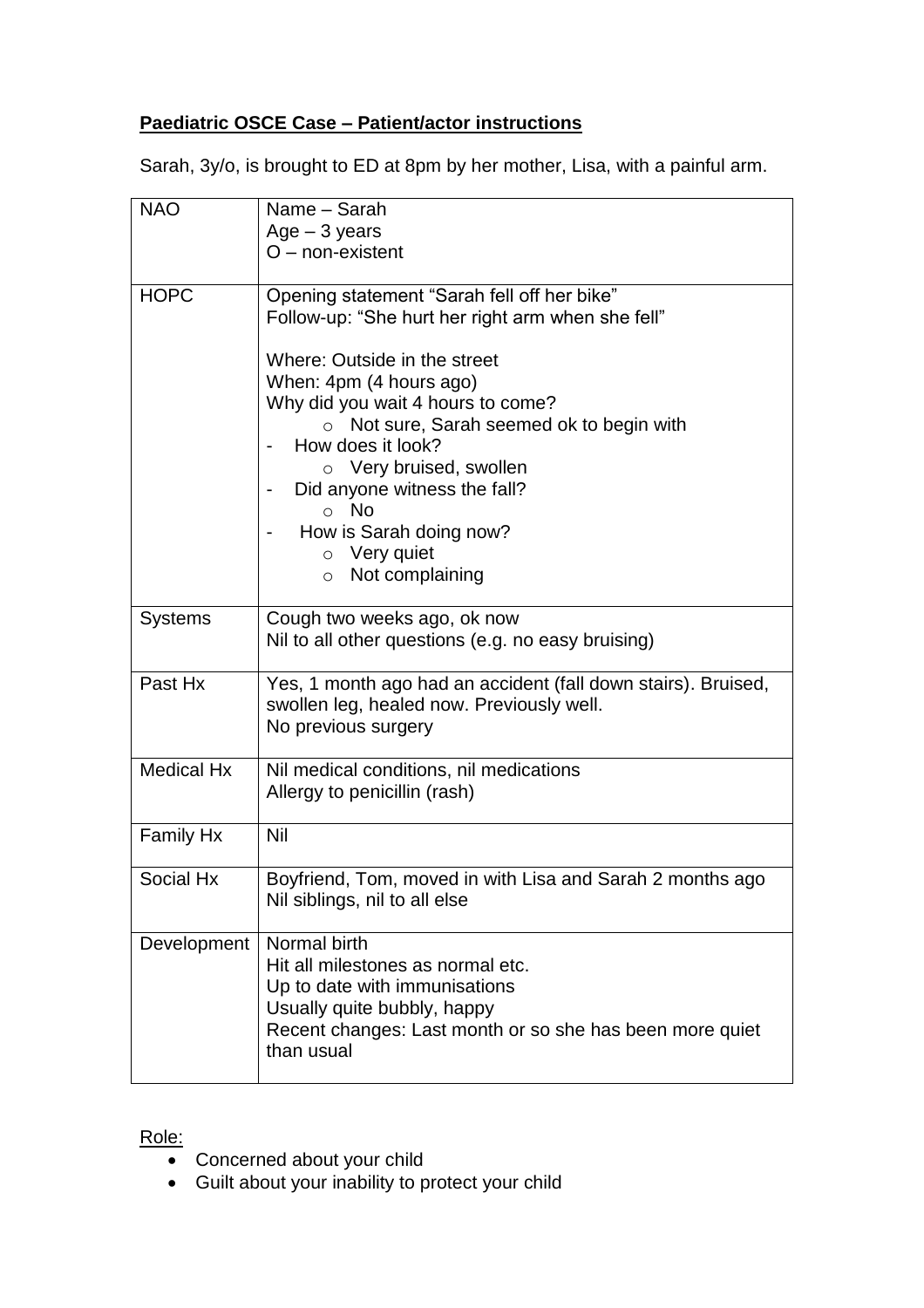• Angry with self

**Other statements** 

- She'll be ok won't she?
- It was just an accident, she won't need to stay in hospital will she?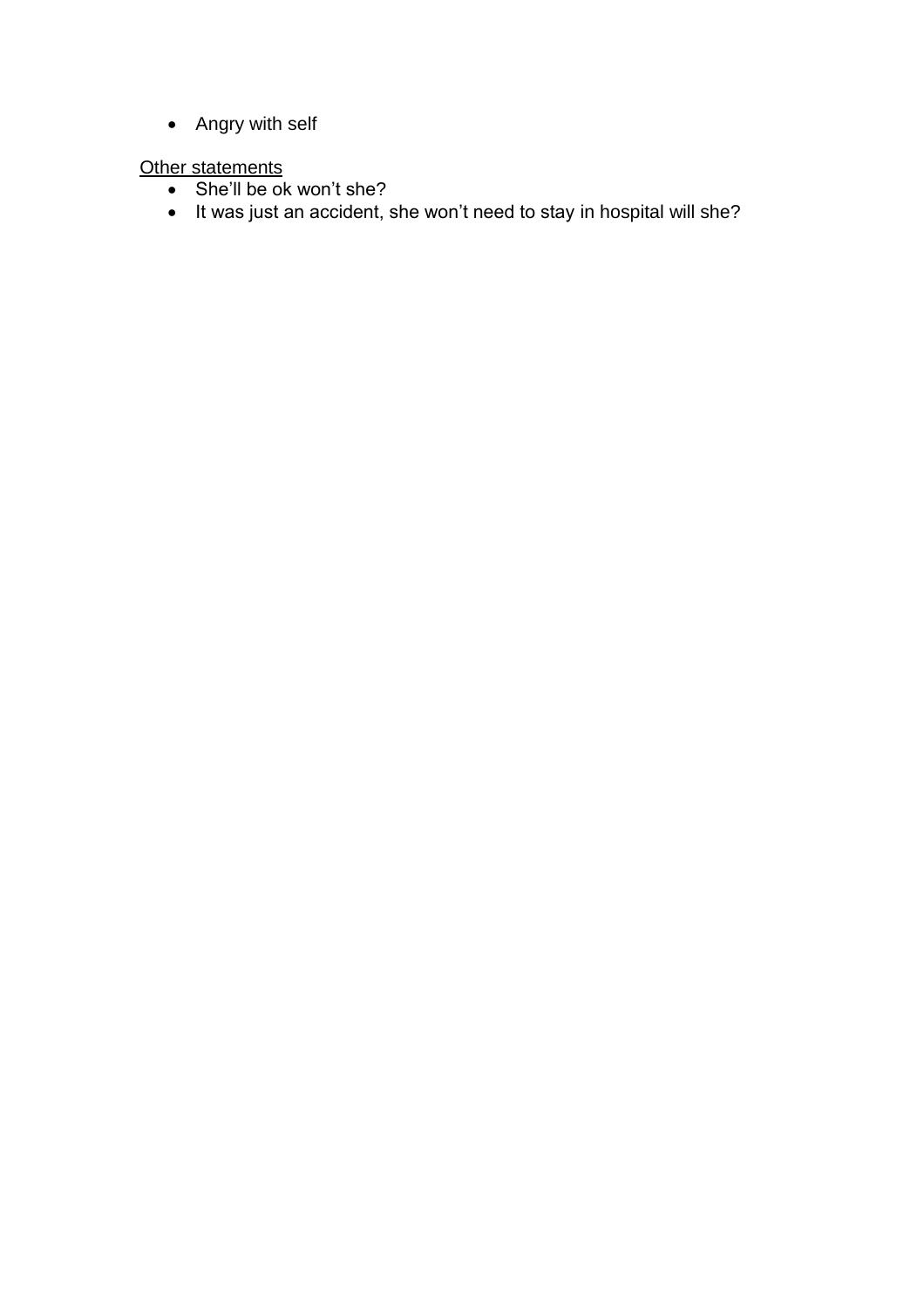## **Paediatric OSCE Case – Examiner**

Sarah, 3y/o, is brought to ED at 8pm by her mother, Lisa, with a painful arm.

| <b>NAO</b>                      | Name - Sarah                                                            |
|---------------------------------|-------------------------------------------------------------------------|
| 1 mark                          | $Age - 3 years$                                                         |
|                                 | $O$ – non-existent                                                      |
|                                 |                                                                         |
| <b>HOPC</b>                     | Opening statement "Sarah fell off her                                   |
| 3 marks                         | bike"                                                                   |
| 1 for WWQQAAB                   | Follow-up: "She hurt her right arm when                                 |
| 1 for "why did you wait?"       | she fell"                                                               |
| 1 for Sarah's current           |                                                                         |
| behaviour                       | Where: Outside in the street                                            |
|                                 | When: 4pm (4 hours ago)                                                 |
|                                 | Why did you wait 4 hours to come?<br>Not sure, Sarah seemed ok to begin |
|                                 | with                                                                    |
|                                 | How does it look?                                                       |
|                                 | Very bruised, swollen                                                   |
|                                 | Did anyone witness the fall?                                            |
|                                 | <b>No</b>                                                               |
|                                 | How is Sarah doing now?                                                 |
|                                 | Very quiet, not complaining                                             |
|                                 |                                                                         |
| <b>Systems</b>                  | Cough two weeks ago, ok now                                             |
| 2 marks                         | Nil to all other questions (e.g. no easy                                |
| 1 for Haem review, 1 for any    | bruising)                                                               |
| other                           |                                                                         |
| Past Hx                         | Yes, 1 month ago had an accident (fall                                  |
| $\frac{1}{2}$ mark              | down stairs). Bruised, swollen leg,                                     |
|                                 | healed now. Previously well.                                            |
|                                 | No previous surgery                                                     |
|                                 |                                                                         |
| <b>Medical Hx</b>               | Nil medical conditions                                                  |
| $\frac{1}{2}$ mark              | Nil medications                                                         |
|                                 | Allergy to penicillin (rash)                                            |
|                                 | Nil                                                                     |
| Family Hx<br>$\frac{1}{2}$ mark |                                                                         |
|                                 |                                                                         |
| Social Hx                       | Boyfriend, Tom, moved in with Lisa and                                  |
| 1 mark                          | Sarah 2 months ago                                                      |
|                                 | Nil siblings, nil to all else                                           |
|                                 |                                                                         |
| Development                     | Normal birth                                                            |
| 1 mark                          | Hit all milestones as normal etc.                                       |
|                                 | Up to date with immunisations                                           |